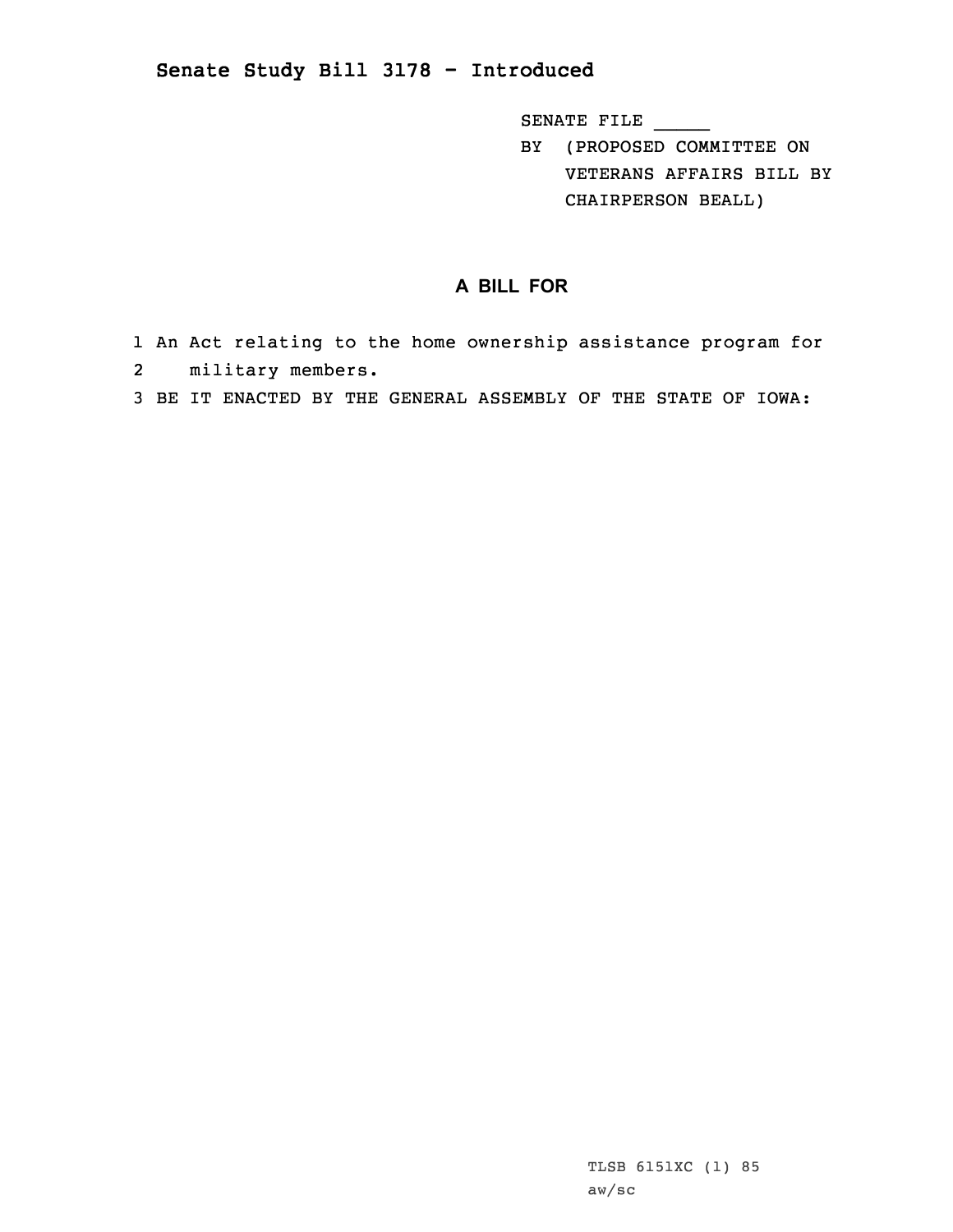1 Section 1. Section 16.54, subsection 1, Code 2014, is 2 amended to read as follows:

 1. For the purposes of this section, *"eligible member of the armed forces of the United States"* means <sup>a</sup> person who is or 5 was a member of the national guard, or a reserve<sub> $\tau$ </sub> or regular component of the armed forces of the United States, who has served at least ninety days of active duty service beginning on or after September 11, 2001, or during the period of the Persian Gulf Conflict, beginning August 2, 1990, and ending April 6, 1991. *"Eligible member of the armed forces of the United States"* also means <sup>a</sup> former member of the national guard, 12 or a reserve $_{\bm{\tau}}$  or regular component of the armed forces of the United States, who was honorably discharged due to injuries incurred while on federal active duty beginning on or after September 11, 2001, or during the period of the Persian Gulf Conflict, beginning August 2, 1990, and ending April 6, 1991, that precluded completion of <sup>a</sup> minimum aggregate of ninety days of federal active duty. Sec. 2. Section 16.54, subsection 4, paragraph b, Code 2014, is amended to read as follows: 21 *b.* (1) For financed home purchases that close on or after July 1, 2008, the eligible person shall participate, if eligible to participate, in one of the authority's other 24 applicable programs for homebuyers. However (2) Notwithstanding subparagraph (1), <sup>a</sup> person eligible for one of the authority's other applicable programs for homebuyers may use <sup>a</sup> lender that does not participate in the authority's programs for homebuyers if such lender is approved by the authority under subsection 5. For financed home purchases that close on or after July 1, 2014, an eligible person may accept financing other than that available under the authority's applicable programs for homebuyers if the financing is offered by <sup>a</sup> lender that participates in an authority program for homebuyers or by <sup>a</sup> lender approved pursuant to subsection 5, and if the authority determines that the offered financing

LSB 6151XC (1) 85

 $aw/sec$  1/2